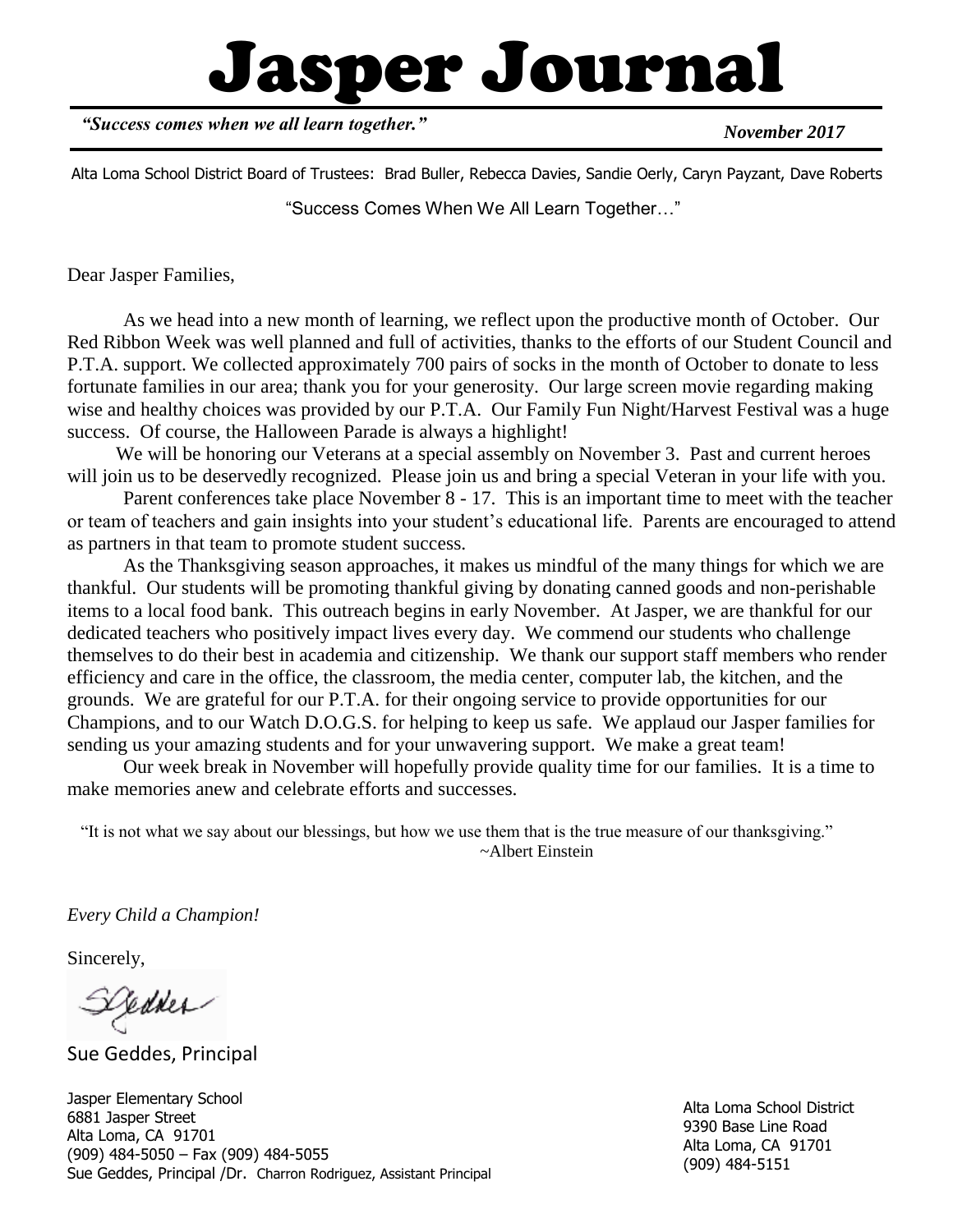### **November**

11/2 4:00-8:00 PM Dine-Out Dickey's BBQ & Yogiyo 11/3 8:00 Champion/Veterans Day Assembly 11:00 Kindergarten Assembly 11/6 Food Drive Begins 2:35-3:35 Robotics 11/7 10:55 Fire Drill **11/8-11/17 Parent/Teacher Conferences Modified day, 1:00 dismissal for grades 1-6** 11/8 6:00 PM ALSD Board Meeting 11/10 No School – Veteran's Day Holiday 11/14 2:45 PTA Meeting 11/15 West Coast Delivery 11/17 8:15 am Honors Assembly – grades 4-6 **All Kindergarten Attend Early Bird Schedule** STATS – 4<sup>th</sup> Grade 11/20-11/24 Thanksgiving Holiday – No School **11/27-12/8 Toy Drive** 11/27 2:35 -3:35 Robotics 11/28 NAC during recess 11/29 Student Store during lunch 1:00-3:00 GATE Day 12/1 8:00 Champion Assembly 11:00 Kindergarten Assembly





Ī

**Mark Your Calendar**

**Conferences are around the corner! November 8-9 and November 13-17 Modified Days 1:00 dismissal for grades 1-6**

### **From The Office**

### **6 th Grade Parents**

All 6<sup>th</sup> grade students will need the Tdap immunization prior to entering  $7<sup>th</sup>$  grade.

### **Email**

Be sure to check your email! We send important reminders, updated information on events, and attach documents/flyers needed to participate in activities, etc.

### **Alta Loma School District App**

Download the official Alta Loma School District app today **(don't worry, it's free)** for access to your school's news, calendars, push notifications, and much more!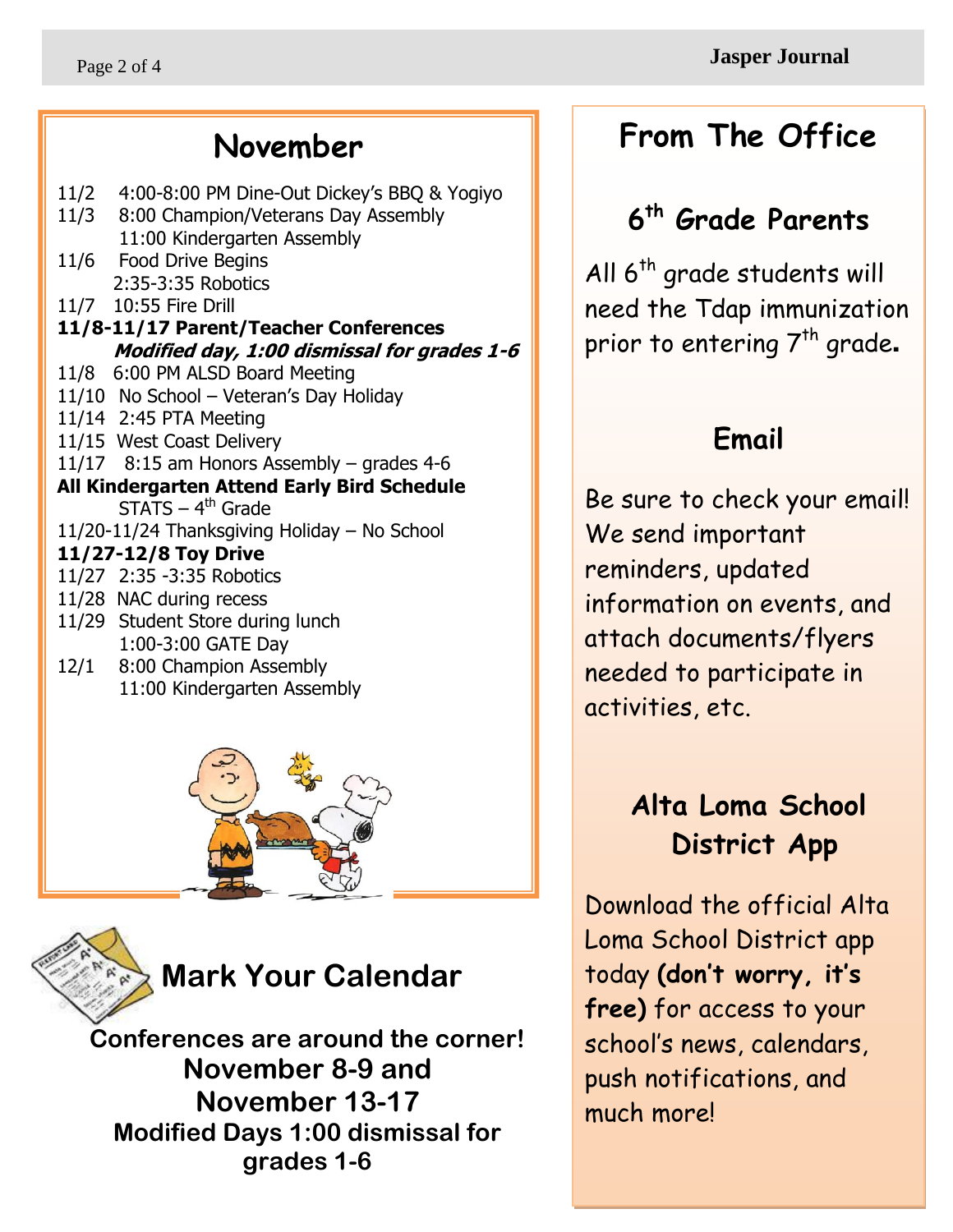### **Veterans Day**

by Cheryl Dyson

On Veterans Day we honor all, who answered to a service call. Soldiers young, and soldiers old, fought for freedom, brave and bold. Some have lived, while others died, and all of them deserve our pride. We're proud of all the soldiers who, kept thinking of red, white, and blue. They fought for us and all our rights, they fought through many days and nights.

And though we may not know each name, we thank ALL Veterans just the same.



## **Reminder**

**All Kindergarten attend Early Bird schedule on Friday, November 17, 2017.** 

### **8:00 am – 12:05 pm**





### **No School for Students November 20-24**



### **Thanksgiving Holiday**

### **Don't Lose It … Label It!**

Please remember to label all student belongings. This will ensure that misplaced items will return to the proper owner.